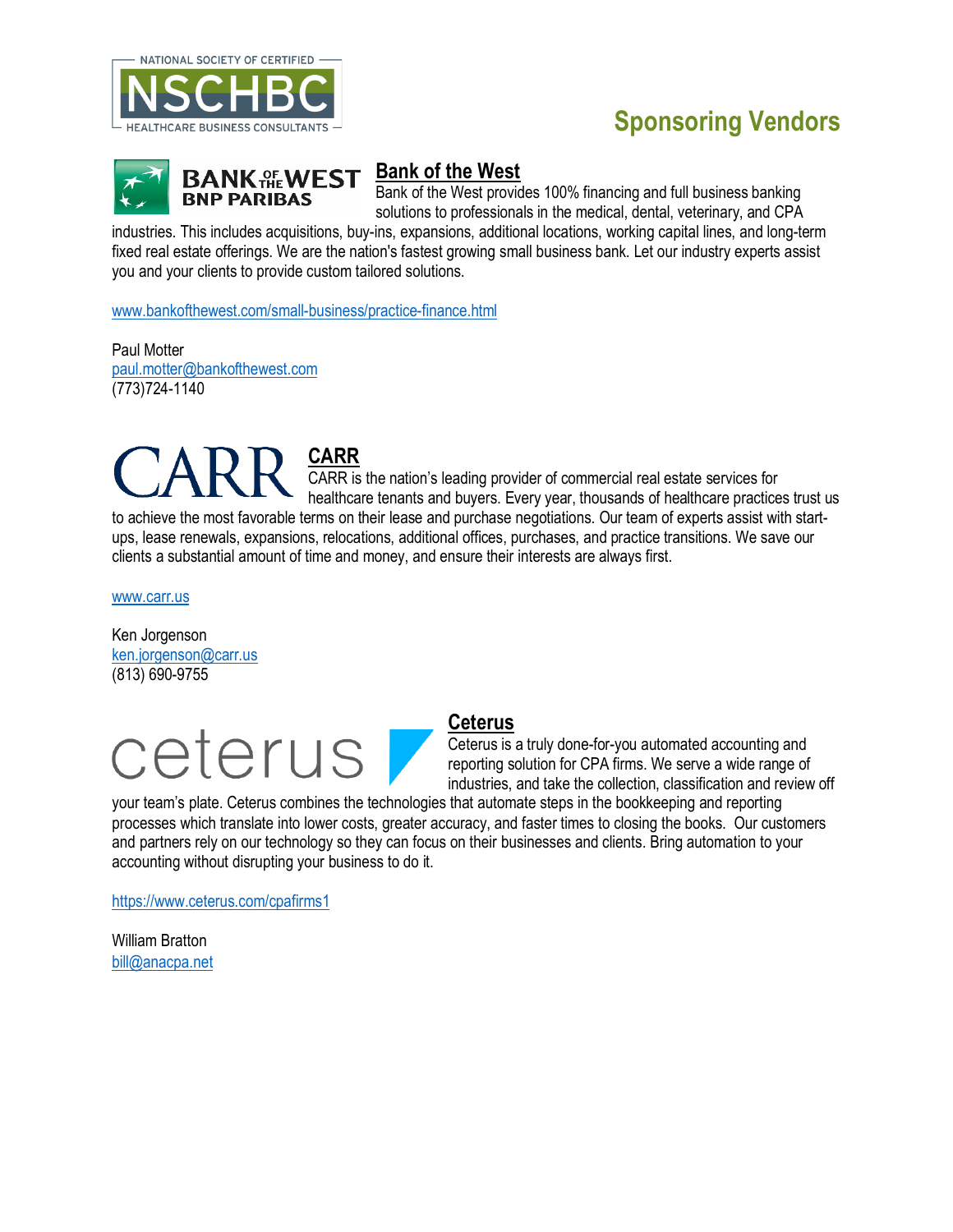

# **Sponsoring Vendors**



### **Easy Pay Solutions**

Easy Pay Solutions solves the problem of collecting patient receivables. With the ability to accept patient payments online and in-office, send payment reminder links via text, and break up larger payments into more manageable increments, practices eliminate past due receivables and the high costs associated with billing and collections, all while improving workflow and gaining valuable business insight.

[www.easypaysolutions.com/solutions/nschbc-2022-annual-conference](http://www.easypaysolutions.com/solutions/nschbc-2022-annual-conference)

Jim Turner [JTurner@easypaysolutions.com](mailto:JTurner@easypaysolutions.com) (877)715-7166



[www.i3verticals.com](http://www.i3verticals.com/)

Phillip Lee [plee@agent.i3verticals.com](mailto:plee@agent.i3verticals.com) 615-720-6033

## **Medicus Billing and Consulting, Inc.**

Medicus Billing and Consulting is a premier provider of full-service medical billing, consulting services. Medicus was founded by Cyndi Bryant Walker, a Certified Medical Coder, and Certified Healthcare Business Consultant. We have partnered with physicians for twenty seven years assisting them in medical billing and practice management. We handle all operations from the time your charges are submitted, through the phase where your receipts are actually deposited into your account. Billing information is collected from your office at the end of the business day. We will accept your charges directly from your EMR or uploaded directly to our secure file cabinet on PDF. The providers office can concentrate on patient care.

<https://www.medicusbilling.com/>

Cyndi Walker [cwalker@medicusbilling.com](mailto:cwalker@medicusbilling.com)  (918) 413-1786